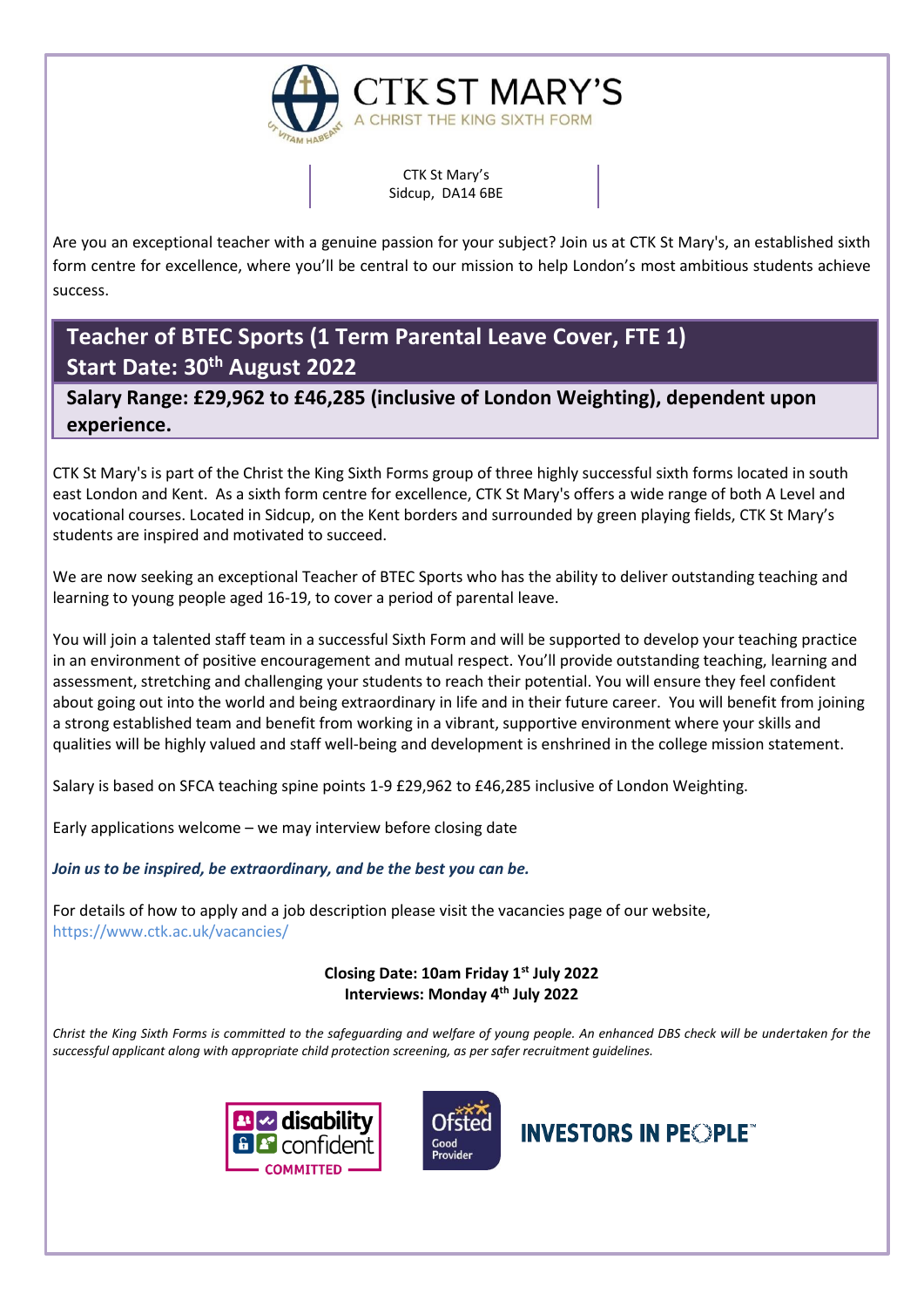

## **Job Description and Person Specification**

| <b>Job Title:</b>        | Teacher of BTEC Sport                                                                                                                                                                                                                        |
|--------------------------|----------------------------------------------------------------------------------------------------------------------------------------------------------------------------------------------------------------------------------------------|
| <b>Responsible To:</b>   | <b>Assistant Principal</b>                                                                                                                                                                                                                   |
| <b>Core Job Purpose:</b> | Under the guidance of Assistant Principal to deliver outstanding teaching and<br>learning in the context of the Sixth Form mission and ethos in order to ensure CTK<br>learners make excellent progress and are successful in their studies. |

#### **1. Job Description**

#### **The main activities and responsibilities are:**

- 1.1 Teaching BTEC Sports as appropriate to the activities of Christ the King Sixth Forms. This may include teaching BTEC Levels 2 and 3 Sports and Fitness.
- 1.2 Delivery of consistently high quality of teaching and learning. This will include:
	- 1.2.1 Managing Teaching
		- Having high expectations which inspire and motivate learners.
		- Demonstrating the positive attitudes, values and behaviour which teachers are expected to engender in all learners.
		- Working to a detailed scheme of work and ensuring that all lessons are thoroughly prepared.
		- Building on students' prior knowledge and reflecting their capabilities.
		- Challenging all students to make progress and to achieve, as a minimum, their baseline grades.
		- Setting homework and preparation tasks as well as planning other out of class activities to consolidate and extend knowledge.
		- Helping students reflect on their progress.
		- Addressing non-completion of work including homework and preparation tasks, and implementing the Cause for Concern process as appropriate.
		- Having relevant and accurate subject knowledge so that students are enthused and inspired to achieve.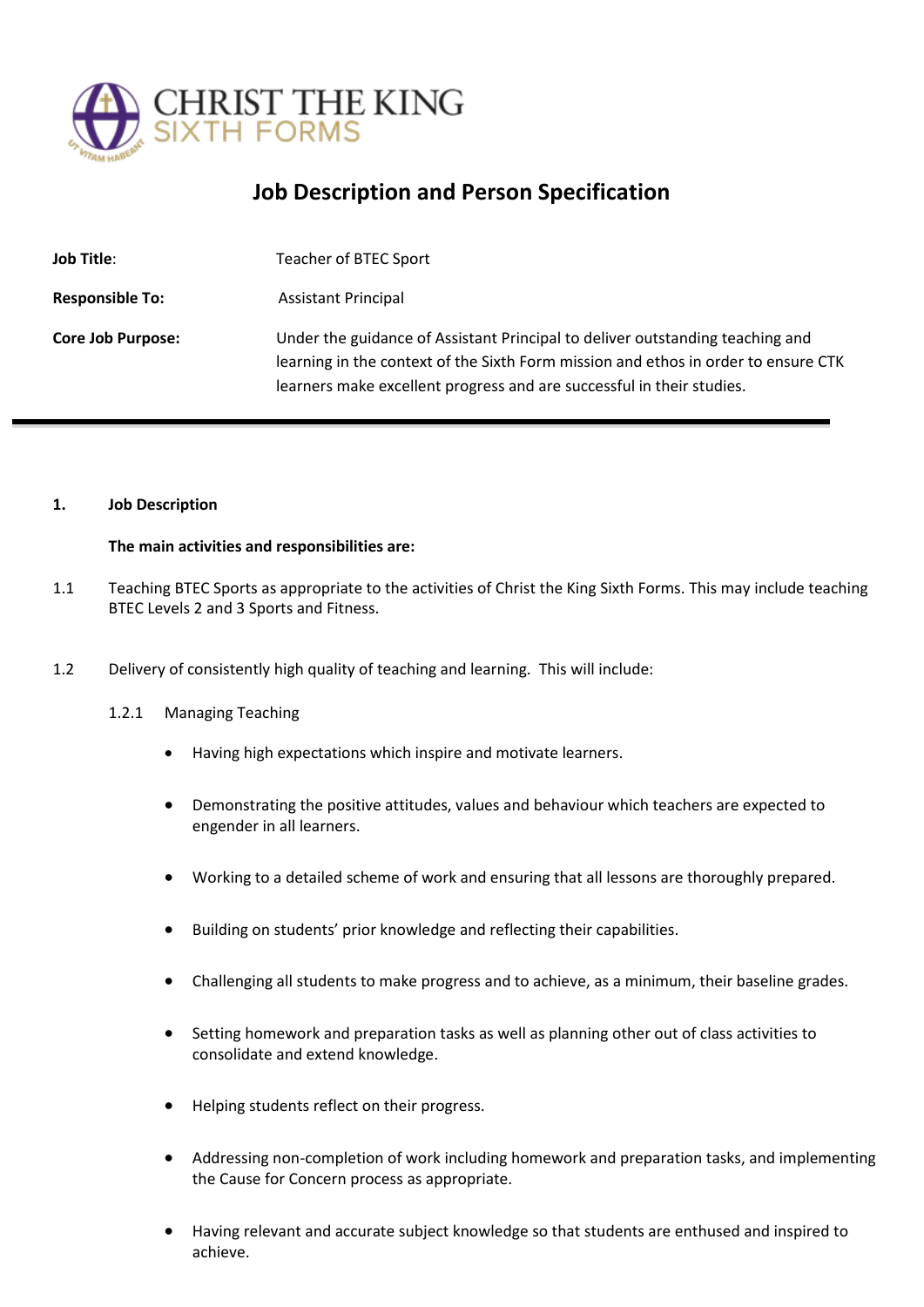- Making appropriate and effective use of Moodle, including the uploading of course materials.
- Preparing students well for their public examinations. This includes examination practice, opportunities for revision and familiarising students with the format and layout of examination papers.
- Making use of relevant data to monitor progress and set targets.

### 1.2.2 Managing Leaning

Delivering lessons which:

- Meet the needs of all learners, through effective differentiation.
- Include the sharing of clear aims and learning objectives and have a structured beginning and conclusion.
- Include an appropriate variety of delivery methods.
- Actively engage students in their own learning.
- Include well managed activities where the teacher determines who students work with.
- Take place in classrooms that are appropriately organised, well cared for and fit for purpose.
- Ensure all lessons have clear rules and routines for student behaviour in class.
- Have high expectations in relation to student behaviour and challenging poor behaviour where needed.
- Consistently uphold all Sixth Form standards.

#### 1.2.3 Managing Assessment

Making accurate and productive use of assessment, including:

- Having a thorough knowledge and understanding of the subject examination specification
- Knowing and understanding how to accurately assess student work in line with awarding body requirements.
- Ensuring that assessment opportunities allow students to enhance their learning.
- Providing written feedback to students, which may also be supported by oral feedback.
- Marking work accurately, assessing in relation to baseline or target grades and providing details of how student work could be improved.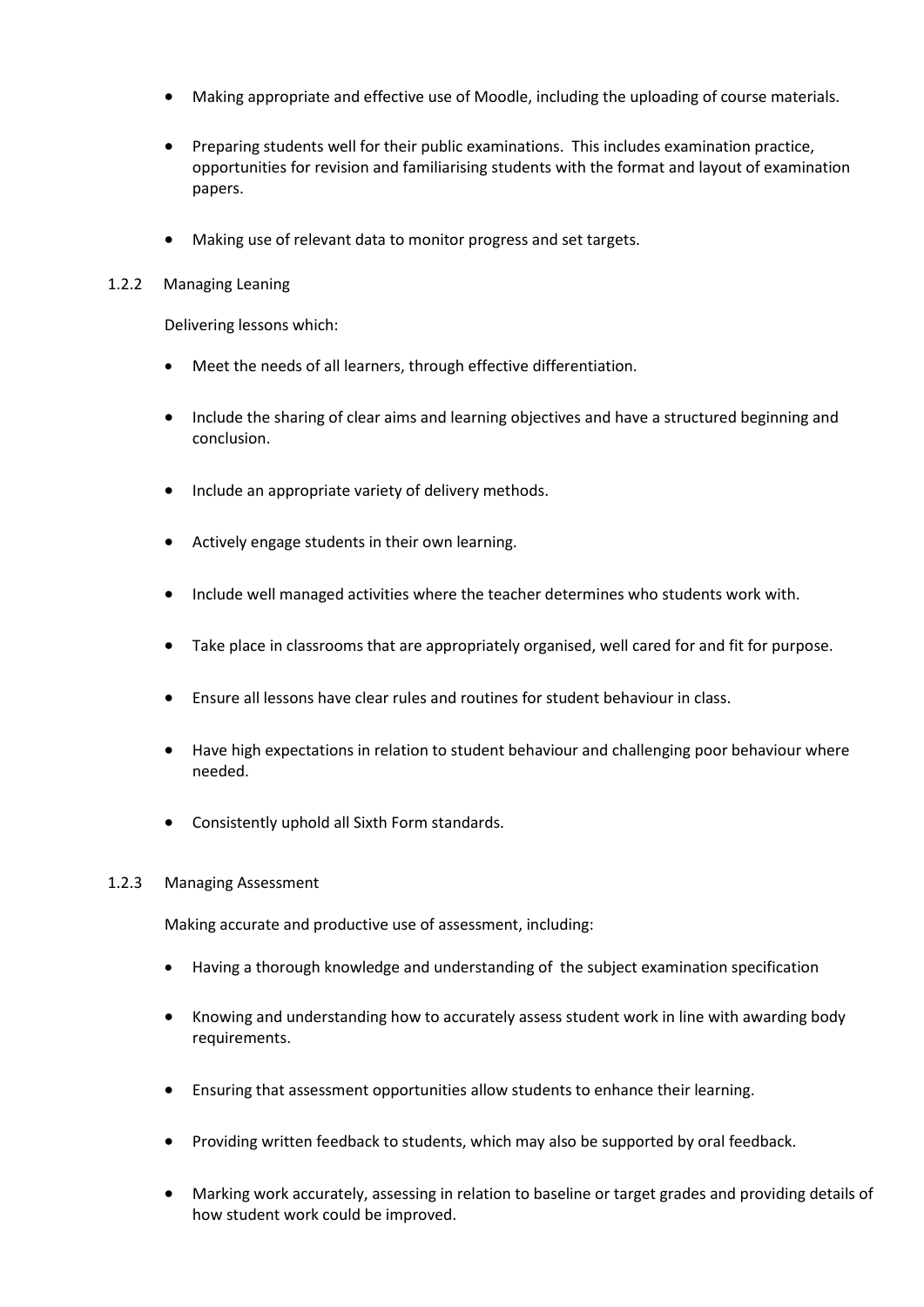- Employing assessment methods that ensures students are regularly and consistently given feedback on what they need to do to improve.
- Recording assessment outcomes on the on-line markbook regularly.
- Planning assignments and coursework appropriately throughout the year, including the use of interim deadlines and dates for feedback.
- Ensuring students receive accurate information on how and when they will be assessed.
- Undertaking a formal assessment prior to performance monitoring in order to inform the decision with regard to "meeting the academic standard".

## 1.2.4 Managing Wider Professional Responsibilities

Demonstrating consistently high standards of personal and professional conduct including:

- Making a positive contribution to the wider life and ethos of Christ the King Sixth Forms.
- Delivering effective extension and wider learning activities.
- Completing performance monitoring reports accurately and to deadline.
- Communicating effectively with parents and other key stakeholders.
- Developing effective professional relationships with colleagues.
- Taking responsibility for reviewing practice, implementing agreed actions and delivering high quality teaching and learning.
- Adhering to the professional standards and requirements for staff outlined in the policies of Christ the King Sixth Forms.
- Ensuring that contact and communication with students always takes place in a professional context and meets the requirements set out in the staff rules of conduct.
- 1.3 Undertaking the role of a personal tutor to a group of students. This will include:
	- Delivery of a high quality group tutorial lesson as set out in the Sixth Form pastoral programme.
	- Monitoring the progress and well-being of tutees and liaising with parents as required.
	- Undertaking one to one review sessions with tutees.
	- Keeping abreast of developments in HE and other career opportunities and writing UCAS references as required.
- 1.4 Being a reflective practitioner and contributing to department and the Sixth Form quality reviews and planning processes.
- 1.5 Meeting the Sixth Forms' requirement for excellent professional practice evaluated through appraisal and other quality processes and working to challenging professional goals.
- 1.6 Monitoring the condition, security and safety of the teaching areas and the equipment used.
- 1.7 Supporting the delivery of teaching and learning across the 14-19 phase, as appropriate.
- 1.8 Promoting equality for students and staff.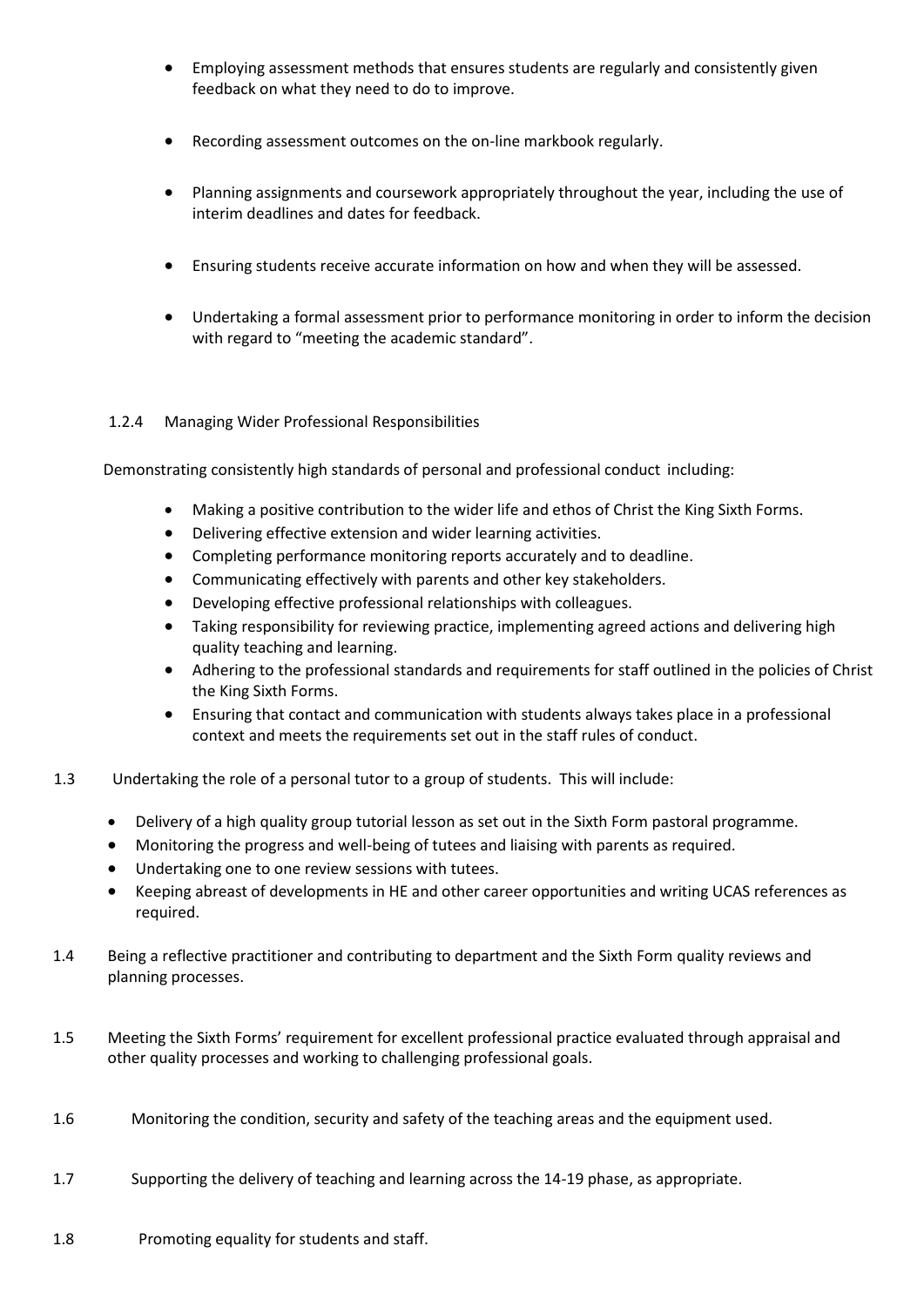## 1.9 Undertaking other professional requirements specific to this post.

This job description may not necessarily be a comprehensive description of the post. It may be reviewed and subject to modification or amendment at any time after consultation with the post holder.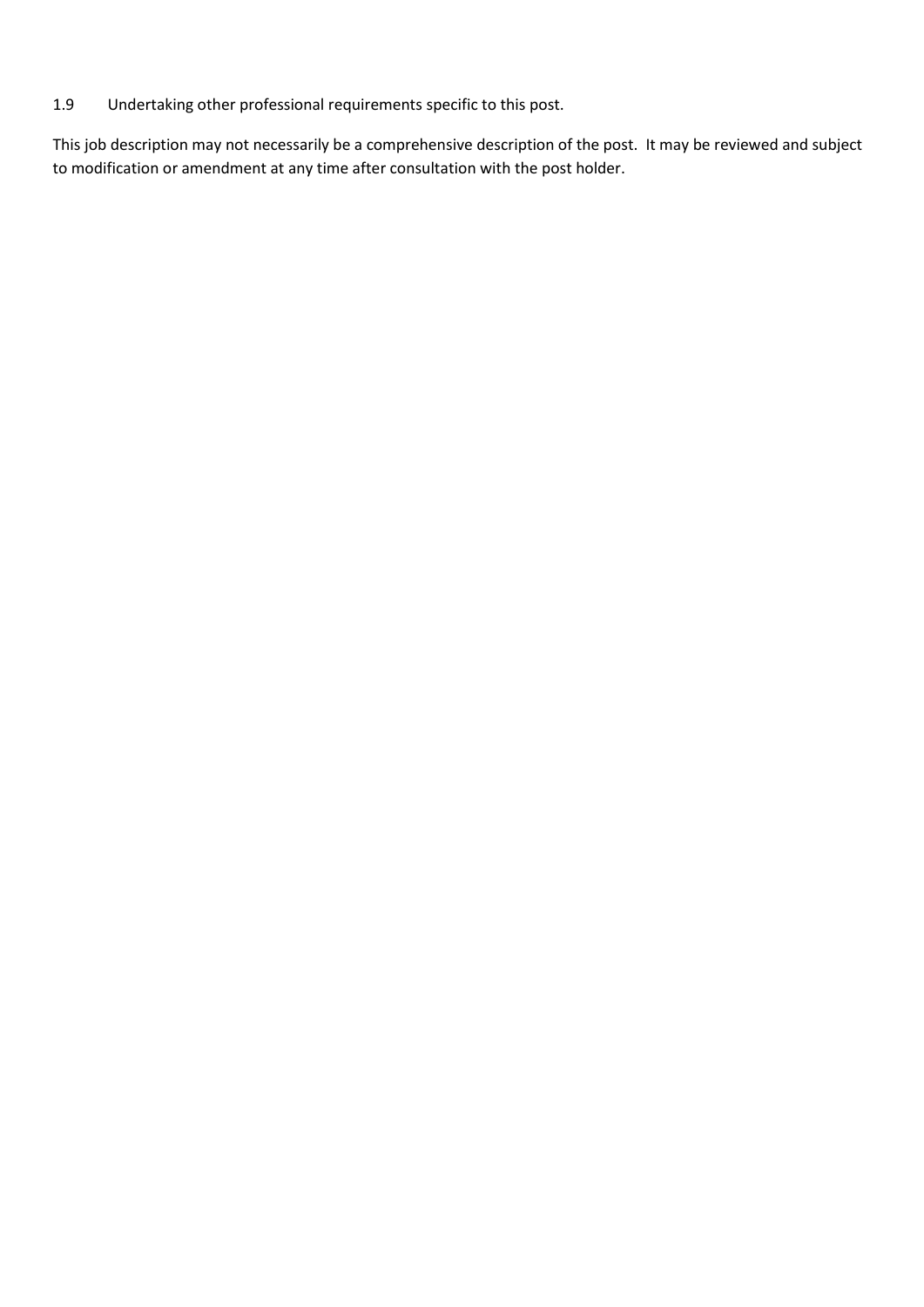# 2. Person Specification/Selection Criteria

The post holder will be expected to have the following skills and attributes:

## 2.1 Mission and Ethos

• An understanding of and support for the Catholic ethos of the Sixth Form.

## 2.2 Qualifications

- Degree
- Qualified teacher status or equivalent
- 2.3 Professional Attributes
	- Have high expectations of young people including a commitment to ensuring that students can achieve their full educational potential and to establishing fair, respectful, trusting, supportive and constructive relationships with them.
	- Hold positive values and attitudes and adopt high professional standards.
	- Maintain an up-to-date knowledge and understanding of the professional duties of teachers and contribute to the development, implementation and evaluation of the policies and practice including those designed to promote equality of opportunity.
	- Be able to communicate highly effectively with young people, parents, carers, colleagues and other stakeholders.
	- An ability to evaluate own performance and be committed to improving practice through appropriate professional development.
	- Have a creative and constructively critical approach towards innovation; being prepared to adapt practice where benefits and improvements are identified.
	- Be able to act upon advice and feedback in order to continually improve practice.
	- Be highly organised and very reliable.
	- Have excellent IT skills and be able to use these skills highly effectively in teaching and learning activities.

## 2.4 Professional Knowledge and Understanding

- Have an excellent, up-to-date working knowledge and understanding of a range of teaching, learning and behaviour management strategies and know how to use and adapt them, including how to differentiate learning to provide opportunities for all learners to achieve their potential.
- Know and be able to use a range of approaches to assessment, including an understanding of the importance of sharply focussed feedback.
- Know how to use statistical data to evaluate the effectiveness of teaching, to monitor the progress of those taught and to raise levels of attainment.